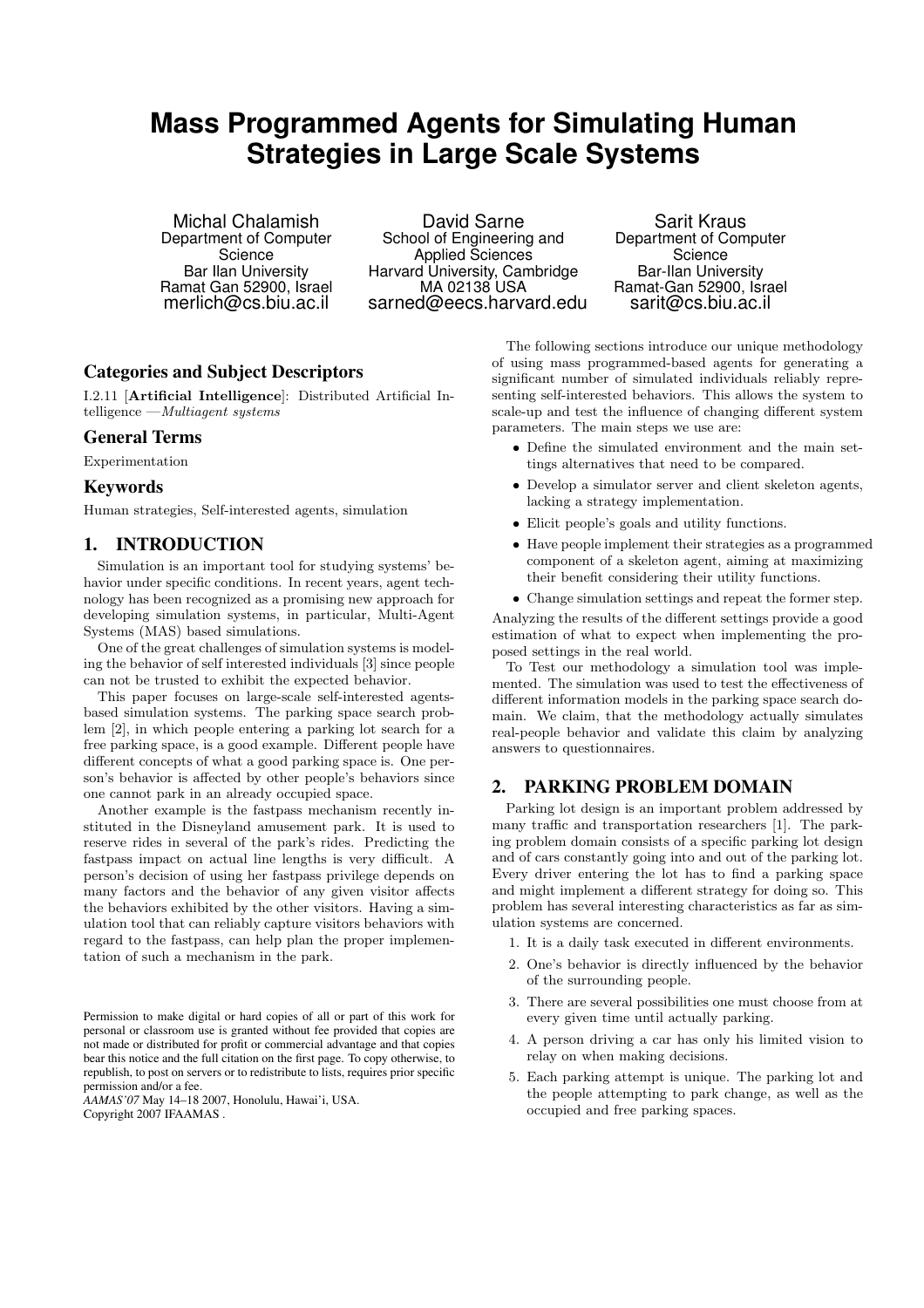Today, many different information models can be provided to the drivers, to help them find a satisfactory parking place more easily. Nevertheless, the more sophisticated the information is, the greater is the cost of supplying it and the complexity of producing it. Therefore, a parking lot designer/manager has a strong incentive to acquire tools for capturing the value of different information models.

One of the earliest simulated parking systems is PARK-SIM, specified in [4]. All of it's driving agents share the same parking strategy, based on a matrix of knowledge which includes the perceived availability of every parking space, the minimum travel time to it and the perceived number of vehicles between the driver's current position and the parking space. The matrix is updated throughout the parking space search. The driver determines which parking space is 'best' by considering those not likely be taken by another vehicle.

Cassady and Kobza [2] developed a probabilistic approach to parking space search strategies. They assumed parking space availability probabilities for all parking spaces in the lot, defined two parking strategies and evaluated them using three performance measures. No actual data was collected or simulation run to verify the results.

To the best of our knowledge, no previous research simulated dynamic changes affecting the behavior of the drivers or evaluated the role of information. We used our innovative methodology to address these important questions.

# 3. IMPLEMENTATION DESCRIPTION

Aiming at testing our proposed methodology, we created a simulation system for the parking search problem. The parking lot structure and the rate of cars arriving to the parking lot and exiting it at each time step are defined by the simulation manager (SM). Cars entering the parking lot are agents, operating on different clients which receive continuous information from the SM based on their locations in the lot and the information model defined. Each agent has access to a general map describing possible parking spaces and legal moving directions. This map, containing no realtime data, is based on coordination points of structure  $(x, y)$ .

In every time step, an agent located at point  $(x, y)$  can either move to adjunctive point  $(x', y')$ , park at adjunctive point  $(x', y')$  or wait in place. The decision is reported to the SM and executed only if legal. The agent is also provided with a small matrix representing the portion of the parking lot (a "viewing frame") in its vicinity, containing real-time data, before deciding on the action to take.

New agents are instantiated based on the entry rates defined and their type is randomly selected from a pool of types, each associated with a different agent implementation. The agent searches for a suitable parking space and terminates its life cycle when it is found. The space it occupies will be vacant based on the exiting rates defined.

Each agent type has a different parking strategy set by a person, according to her perception of what a "good" parking space is. Our strategy developers (SDs) each defined her own cost function, using the same measures. Next, each SD had to implement her agent's strategy aiming at minimizing her cost. A skeleton agent handling all necessary communication with the SM and supplying an API for programming the parking strategy was provided to the SDs. The SDs were asked to update the agent's strategy layer for each of the tested information models.



Figure 1: Parking lot structure used in experiments and viewing frame example

#### 4. EXPERIMENTAL DESIGN

We used the structure of an underground parking lot, similar to that used in  $[2]$ . It is sketched in figure  $1(a)$  and has 4 Entrance-Exit points denoted as Entrance-Exit 1,2,3 and 4, as well as six rows of parking spaces, each with 70 aligned parking spaces, and one row aligned with 35. That is, a total of 455 available parking spaces. Traffic lanes are denoted by dashed lines and the arrows indicate the allowed traffic direction(s). The front door serves as a sole foot entrance/exit point. Foot traffic may proceed in either direction but both vehicle and foot traffic are restricted to the traffic lanes.

Figure 1(b) illustrates a viewing frame. The circle located at the lower part is the agent. The frame provides a view of 5 points forward, 2 backwards and 3 in width. In figure 1(b) we can identify: (a) another agent that entered the agent's viewing scope (filled circle); (b) 8 occupied parking spaces (X-ed squares); (c) 6 free parking spaces (non-X-ed squares); and (d) the traffic directions (arrows).

These are the measures used to evaluate the strategies:

- Walking distance from the parking space to the door.
- Parking space search time.
- Driving distance from the parking space to the exit.

Each SD had to choose a set of weights to create a single linear cost function. Then, the SDs had to implement their agent's strategy according to their chosen function. These functions were used to evaluate the system's performance but can also be used for analysis other performance measures. For example, a parking lot manager might want to know how much time drivers search for a parking space.

- Following are the information models tested.
- 1. Nothing provided apart from the general map and viewing frame.
- 2. The number of free parking spaces provided on entry.
- 3. An updated map of the free parking spaces provided on entry.
- 4. An updated map of the free parking spaces provided at every time step.
- 5. An updated map of the free parking spaces and the locations of other agents provided at every time step.

34 students, all senior computer science undergraduates, acted as SDs, and were graded according to their agent's performances as evaluated by their own cost functions.